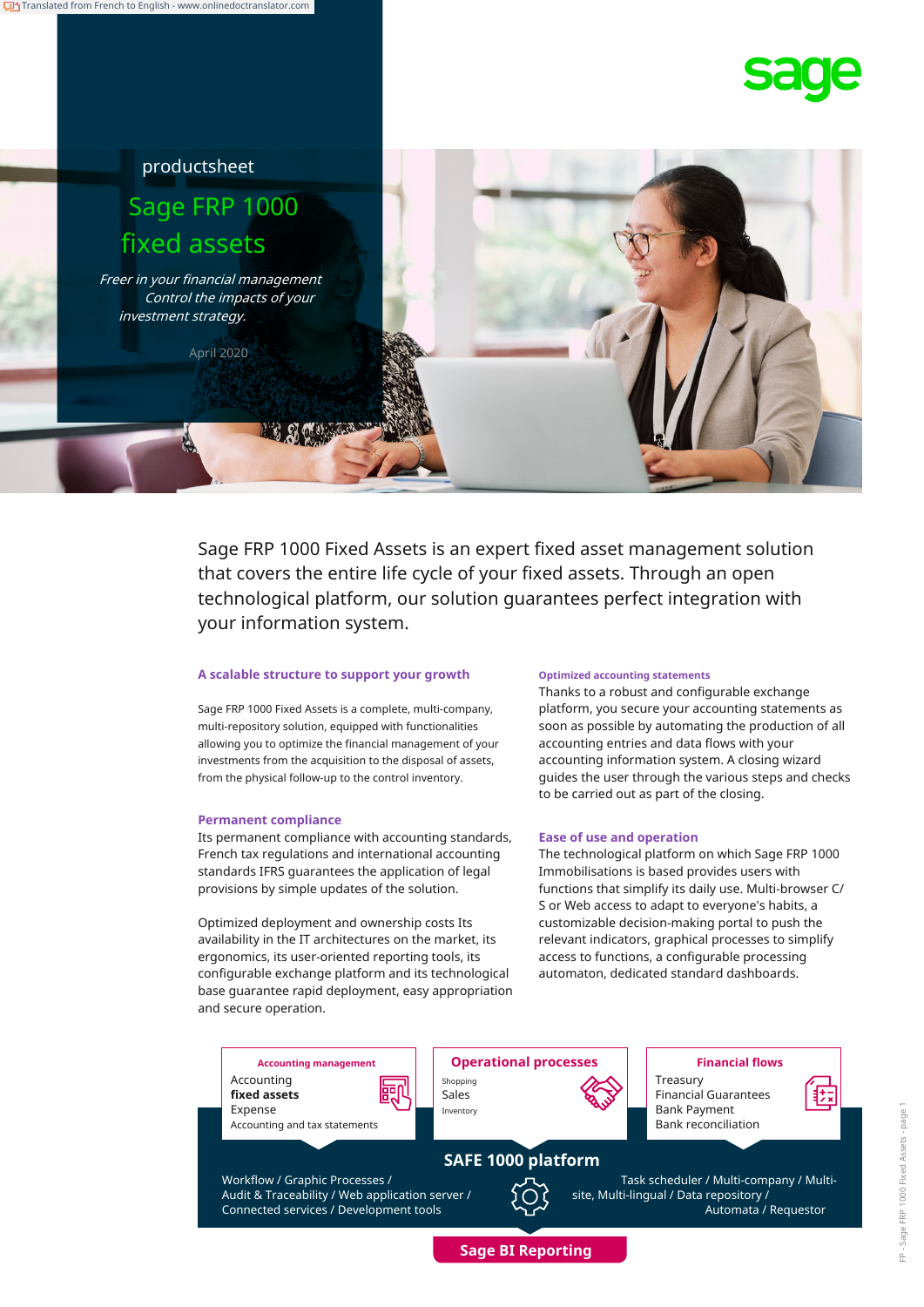#### The advantages of the offer

#### **Trust**

> Sage FRP 1000 Immobilisations integrates the facilitating functions within the framework of the RGPD(1) (General Data Protection Regulation)

**Forward planning**

investments

**Depreciation simulation**

**Permanent compliance** > with tax regulations, accounting standards **Rapid deployment Easy appropriation Safe operation**

## Fonctionnalities

#### **fixed assets**

Management of assets in progress, assets in service, rental, leasing and investment forecasts (fictitious assets), creation of accounting assets directly or from lines of invoices or credit notes imported or accounted for, possibility of update an accounting asset by attaching an invoice line or credit note, management of partial VAT liability, association by accounts and/or families for automatic determination of depreciation rules (depreciation method, duration, etc.) , management of components, multi-depreciation scheme to meet national and international IFRS accounting and tax requirements, application of a residual value, depreciation, revaluation, management of Cash Generating Units, management of depreciation methods in force in France: linear, decreasing,functional (according to work units), possibility of defining your own depreciation methods, configurable number of discounted days for a year (360, 365, real), analytical breakdown of periodic and forecast depreciation, changes in the life of the asset ( commissioning, splitting, changes in accounting and analytical allocations, transfer of establishment, change in depreciation method, exit of assets), calculation of depreciation according to the fiscal year and period breakdowns for each active depreciation scheme, production accounting entries, periodic closings and fiscal year.movements in the life of the asset (commissioning, splitting, changes in accounting and analytical allocations, transfer of establishment, change in depreciation method, exit of assets), calculation of depreciation according to the breakdowns of fiscal years and periods for each diagram of active amortization, production of accounting entries, periodic closures and financial year.movements in the life of the asset (commissioning, splitting, changes in accounting and analytical allocations, transfer of establishment, change in depreciation method, exit of assets), calculation of depreciation according to the breakdowns of fiscal years and periods for each diagram of active amortization, production of accounting entries, periodic closures and financial year.

**Equipment Grant Management** Follow-up of the allocation of subsidies, generation of entries for recovery of share over the amortization period or over the financial year, allocation to one or more assets, association of several subsidies to the same asset.

#### **Taxation**

Management of VAT deduction rules, depreciation of software, configurable tax aid, tax reinstatement for passenger vehicles, derogatory depreciation and reinstatement of depreciation, legal minimum depreciation, tax on company vehicles (calculation of the tax according to scales: fiscal power, CO2 emissions, number of kilometers reimbursed to employees) and production of a preparatory report 2855.

#### **Physical Assets and Inventory**

Management of a repository dedicated to the physical monitoring of the assets that make up the company's assets. Consideration of all cases of relationships between accounting and physical standards: an accounting asset without a physical asset, a physical asset without an accounting relationship, an accounting asset with several physical assets or a physical asset represented by several accounting assets.

Equipment description sheet. Control inventory with automatic generation of discrepancies. History of inventory operations and movements. Open to all mobile inventory statement solutions.

#### **Rental agreement and leasing**

Management of rental or leasing contracts and attachment to assets under finance lease. Revision, termination, exercise of option, end of contract, lease-back. Management of the schedule by asset and by contract, several assets can be attached to the same contract. Traceability to the contract from the property sheet. Accounting for maturities and rental debt.